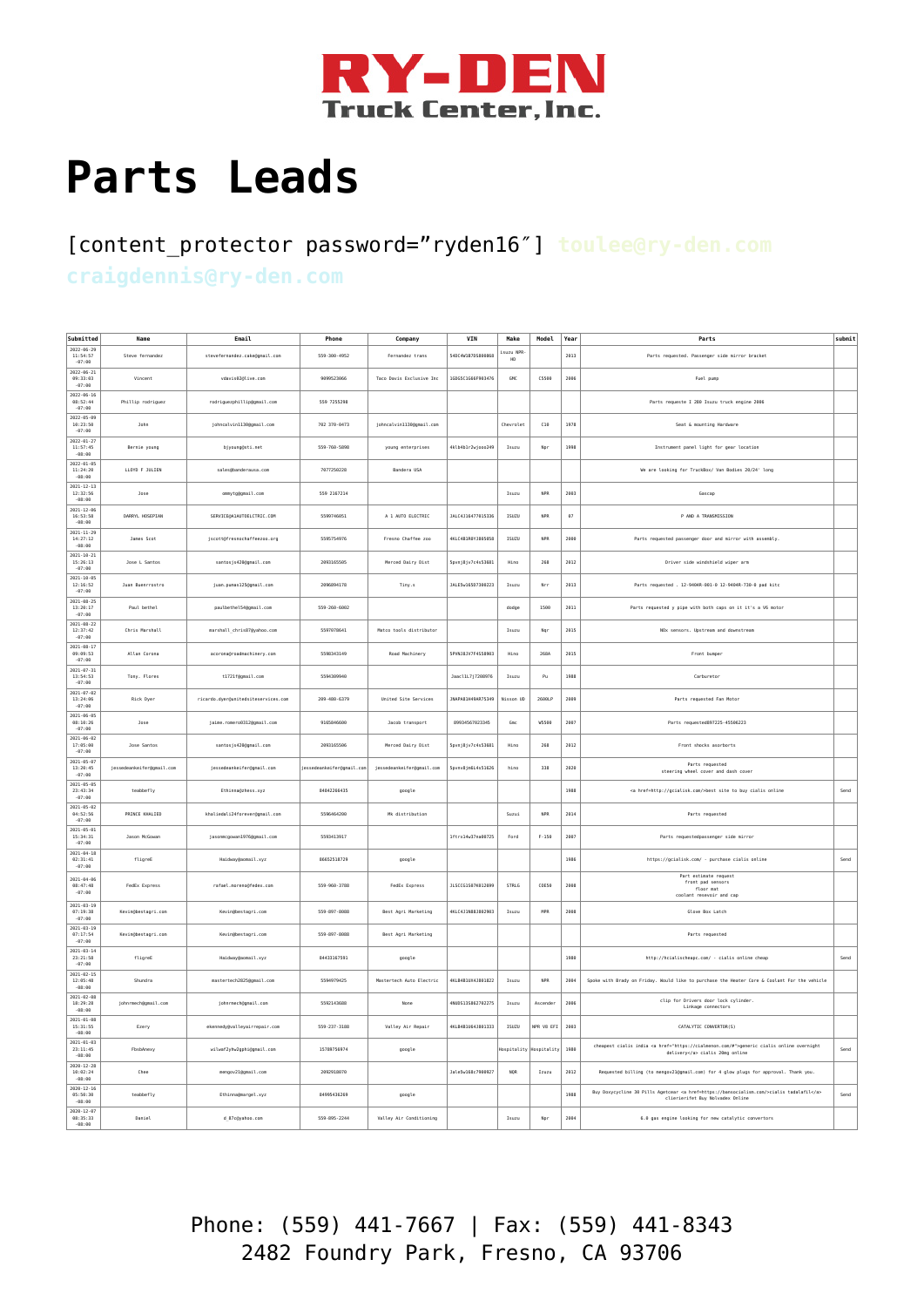

| Submitted                                | Name                  | Email                                | Phone                 | Company                    | VIN                | Make             | Model                   | Year | Parts                                                                                                                                                                                                                                                                                                                                                                                                                                                                                                                                                                                                                         |      |
|------------------------------------------|-----------------------|--------------------------------------|-----------------------|----------------------------|--------------------|------------------|-------------------------|------|-------------------------------------------------------------------------------------------------------------------------------------------------------------------------------------------------------------------------------------------------------------------------------------------------------------------------------------------------------------------------------------------------------------------------------------------------------------------------------------------------------------------------------------------------------------------------------------------------------------------------------|------|
| $2020 - 11 - 03$<br>10:11:31<br>$-08:00$ | cindy@morenmetals.com | cindy@morenmetals.com                | cindy@morenmetals.com | cindy@morenmetals.com      | 141 FSR141X7985885 | ngr              | single cab              | 1999 | Parts requested: drivers seat                                                                                                                                                                                                                                                                                                                                                                                                                                                                                                                                                                                                 |      |
| $2020 - 10 - 14$<br>11:52:44<br>$-07:00$ | Richard               | rtesoriere@tachipalace.com           | 559 816 2350          | Tachi Palace Casino Resort | J8DC4W16497000593  | GMC              | W450                    | 2008 | Parts requested -I need the pressure side hose coming off of the power steering pump. please<br>send a quote with shipping included . Thank You!                                                                                                                                                                                                                                                                                                                                                                                                                                                                              |      |
| $2020 - 09 - 26$<br>15:09:46<br>$-07:00$ | Sunny                 | khunda211@gmail.com                  | 2096207968            | S Gill Bro's               |                    | Kenworth<br>t680 | T 688                   | 2015 | Parts request. Battery box complete briver side                                                                                                                                                                                                                                                                                                                                                                                                                                                                                                                                                                               |      |
| $2020 - 08 - 25$<br>18:08:34<br>$-07:00$ | Chris Marshall        | marshall_chris87@yahoo.com           | 5597078641            | Matco tools distributor    |                    | Isuzu            | Ngr                     | 2015 | NOx sensor.                                                                                                                                                                                                                                                                                                                                                                                                                                                                                                                                                                                                                   |      |
| $2020 - 07 - 21$<br>15:54:21<br>$-07:00$ | Ed Rodriguez          | ed.rodriguez24@aol.com               | 559-686-3403          | K&M PAINT & TRUCK REPAIR   | J8DE5W16687300172  | GMC              | <b>WS500</b>            | 2007 | Parts requested Engine family 7SZXH05.23FB , AND MODEL NUMBER IS 4HK1TC. Looking for price and<br>availabilty for a turbo and mounting kit. This numbers came off engine tag Isuzu.                                                                                                                                                                                                                                                                                                                                                                                                                                           |      |
| $2020 - 07 - 14$<br>14:12:43<br>$-07:00$ | Ramiro                | ramiro.cortes@yahoo.com              | 5106045626            | RC produce                 | 67001366           | Isuzu            | Npr                     | 2006 | Radiator                                                                                                                                                                                                                                                                                                                                                                                                                                                                                                                                                                                                                      |      |
| $2020 - 07 - 08$<br>11:33:25<br>$-07:00$ | ERAYTON/MADERA-ID.ORG | ERAYTON/MADERA-ID.ORG                | 559 474-1025          | madera irrigation district |                    | isuzu            | npr-hd                  | 2015 | fuel tank sender                                                                                                                                                                                                                                                                                                                                                                                                                                                                                                                                                                                                              |      |
| $2020 - 06 - 09$<br>11:24:10<br>$-07:00$ | Mike                  | mthibodeaux@electriclaboratories.com | 559-448-8300          | Electric Laboratories      | 4klc4b1u48i800594  | isuzu            | npr gas                 | 2008 | Parts requested : power steering pump, power steering pressure hose, power steering return hose<br>and engine oil cooler lines                                                                                                                                                                                                                                                                                                                                                                                                                                                                                                |      |
| $2020 - 05 - 21$<br>09:21:01<br>$-07:00$ | Jeremy Faith          | ieremvfaithØrv-den.com               | 5594417667            | Ry-Den Truck Center        |                    |                  |                         |      | Test2                                                                                                                                                                                                                                                                                                                                                                                                                                                                                                                                                                                                                         |      |
| $2020 - 05 - 16$<br>12:00:05<br>$-07:00$ | Mike Vezina           | mike@vezinaindustries.com            | 5599946475            | Vezina Industries Inc.     | 540B4W1B9JS803679  | ISUZU            | <b>NPR</b>              | 2018 | HELLO, I NEED TO PURCHASE THE FRONT ROTORS AND PADS FOR THIS ISUZU, I PURCHASED NEW FROM RYDEN.<br>PLEASE LET ME KNOW WHEN AVAILABLE AND I CAN COME AND PICK UP. THANK YOU.                                                                                                                                                                                                                                                                                                                                                                                                                                                   |      |
| $2020 - 05 - 02$<br>05:56:10<br>$-07:00$ | KeytMun               | keyt0peft@aqmail.xyz                 | 88141673342           | google                     |                    |                  |                         | 1982 | Amoxicillin Acid Reflux https://buycialisuss.com/# - Cialis Como Conseguir Cytotec En Chicago <a<br>href=https://buycialisuss.com/#&gt;cialis online Order Diflucan Overnight</a<br>                                                                                                                                                                                                                                                                                                                                                                                                                                          | Send |
| $2020 - 04 - 28$<br>07:17:51<br>$-07:00$ | KeytMun               | keyt0peft@aqmail.xyz                 | 84491394686           | google                     |                    |                  |                         | 1982 | Miglior Viagra Senza Ricetta https://buycialisuss.com/# - cialis online prescription Propecia<br>Genuine <a href="https://buycialisuss.com/#">Buy Cialis</a> 20mg Cialis Review                                                                                                                                                                                                                                                                                                                                                                                                                                               | Send |
| 2020-04-15<br>06:25:35<br>$-07:00$       | Jim Barlogio          | jim@theautoshopvisalia.net           | 5597342886            | Barlogio's Auto Shop INC   | JALC4B14447002845  | Izusu            | <b>NPR</b>              | 2014 | Need LF wheel studs and lug nuts  Please email me with quote  I will call back and place<br>order This is for resale we have license<br>The Auto Shop Visalia Ca                                                                                                                                                                                                                                                                                                                                                                                                                                                              |      |
| $2020 - 03 - 21$<br>11:18:28             | LORENZO               | castlerodgroup@yahoo.com             | 559-435-4800          |                            | 4KLB4B1U15J801712  | ISUZU            | <b>NPR</b>              | 2005 | I lost the keys to this NPR and need replacement keys and/or key code please.<br>Respectfully.                                                                                                                                                                                                                                                                                                                                                                                                                                                                                                                                |      |
| $-07:00$<br>$2020 - 03 - 21$             |                       |                                      |                       |                            |                    |                  |                         |      | Lorenzo Rodrigue;                                                                                                                                                                                                                                                                                                                                                                                                                                                                                                                                                                                                             |      |
| 00:27:52<br>$-07:00$<br>$2020 - 03 - 20$ | Jange>                | jamNeef@brendl.xyz                   | 88718467753           | google                     |                    |                  |                         | 1980 | Amoxicillin Tanning Bed https://apcialisle.com/# - cialis cheapest online prices Comprar Kamagra<br>En Espana <a href="https://apcialisle.com/#">Cialis</a> Paxil On The Internet                                                                                                                                                                                                                                                                                                                                                                                                                                             | Send |
| 16:30:10<br>$-07:00$<br>$2020 - 03 - 14$ | Matendult             | mattarf@belan.website                | 88952881747           | google                     |                    |                  |                         | 1985 | Where To Purchase Elocon https://apcialisle.com/# - Cialis Mexican Cialis <a<br>href=https://apcialisle.com/#&gt;Cialis Dosage For Cephalexin For Animals</a<br>                                                                                                                                                                                                                                                                                                                                                                                                                                                              | Send |
| 02:18:58<br>$-07:00$<br>$2020 - 03 - 12$ | Jangex                | jamNeef@brendl.xyz                   | 84818621658           | google                     |                    |                  |                         | 1982 | Priligy In Canada http://apcialisle.com/# - Cialis Cialis Viagra Y Levitra <a<br>href=http://apcialisle.com/#&gt;Cialis Propecia Precio Parafarmacia</a<br>                                                                                                                                                                                                                                                                                                                                                                                                                                                                   | Send |
| 04:13:07<br>$-07:00$                     | Matendult             | mattarf@belan.website                | 81826362354           | google                     |                    |                  |                         | 1981 | Viagra Generika De http://apcialisle.com/# - cialis Viagra Aux Herbes Ultimate <a<br>href=http://apcialisle.com/#&gt;Buy Cialis Zithromax 5 Day</a<br>                                                                                                                                                                                                                                                                                                                                                                                                                                                                        | Send |
| $2020 - 03 - 06$<br>21:14:52<br>$-08:00$ | Jangex                | jamNeef@brendl.xyz                   | 88771561831           | google                     |                    |                  |                         | 1983 | Cialis Journalier Prix http://apcialisle.com/# - cialis 20mg price at walmart Penisole <a<br>href=http://apcialisle.com/#&gt;Cialis Achat Cialis Sur Le Net</a<br>                                                                                                                                                                                                                                                                                                                                                                                                                                                            | Send |
| $2020 - 02 - 27$<br>11:38:50<br>$-08:00$ | DANIEL HOLEMAN        | djholeman@lkqcorp.com                | 559-490-4726          | LKQ VALLEY TRUCK PARTS     | J8DC4B14X47009847  | ISUZU            | 4HE1T TCS<br><b>TSN</b> | 2004 | I'm looking for price and availability on these parts:<br>OIL PAN GASKET, OTY 1<br>OIL SUCTION TUBE GASKET, OTY 1<br>VALVE COVER GASKET, QTY 1<br>FRONT MAIN SEAL, QTY 1<br>REAR MAIN SEAL, QTY 1<br>MAIN BEARINGS SET W/ THRUSTS (STD.), QTY 1<br>ROD BEARINGS (STD.), QTY 6 PAIRS<br>CRANK FRONT SLINGER<br>CRANK REAR SLINGER                                                                                                                                                                                                                                                                                              |      |
| $2020 - 02 - 18$<br>09:09:55<br>$-08:00$ | ignacio segura        | isegura@jps.net                      | (559) 779-4893        |                            | j8db4b1h717004828  | GMC W            | 4801T                   | 1990 | clutch kit                                                                                                                                                                                                                                                                                                                                                                                                                                                                                                                                                                                                                    |      |
| $2020 - 02 - 1$<br>08:26:18<br>$-08:00$  | Noe                   | noe2385@yahoo.com                    | 5598270160            | Sterling technology        | Jalc4b16277009086  | Isuzu            | NPR HD                  | 2006 | Front brake pads and rotors                                                                                                                                                                                                                                                                                                                                                                                                                                                                                                                                                                                                   |      |
| $2020 - 01 - 16$<br>07:21:58<br>$-08:00$ | luis                  | l.rebollo@gerawan.com                |                       |                            | 4KLB4B1R8TJ001692  | Isuzu            | <b>NPR</b>              | 1996 | I'm looking for the 4 way (yellow head) connector on the fuel sending unit. Goes on top of the<br>pump next to the fuel lines. The truck is gas powered.                                                                                                                                                                                                                                                                                                                                                                                                                                                                      |      |
| 2019-12-30<br>15:56:25<br>$-08:00$       | paul tran             | paultran_2006@yahoo.com              | 5593134556            |                            | ialc4w163f7k00330  | isuzu            | npr                     | 2015 | air mass sensor(air flow meter)                                                                                                                                                                                                                                                                                                                                                                                                                                                                                                                                                                                               |      |
| 2019-12-30<br>15:56:22<br>$-08:00$       | paul tran             | paultran_2006@yahoo.com              | 5593134556            |                            | jalc4w163f7k00330  | isuzu            | npr                     | 2015 | air mass sensor(air flow meter)                                                                                                                                                                                                                                                                                                                                                                                                                                                                                                                                                                                               |      |
| $2019 - 12 - 12$<br>06:53:51<br>$-08:00$ | Gus                   | gusg@awdfresno.com                   | 559-292-9104          | Architectural Wood Design  | S10493             | HINO             |                         | 2006 | Hello, our Hino truck had the roof peeled back so we took it in and you repaired the damage but<br>now there is a small hole and water has been dripping in it looks like a rivet or pin was left<br>out or has fallen can I take it in for repair or do I need an appointment?                                                                                                                                                                                                                                                                                                                                               |      |
| $2019 - 12 - 12$<br>06:53:49<br>$-08:00$ | Gus                   | gusg@awdfresno.com                   | 559-292-9104          | Architectural Wood Design  | S10493             | HINO             |                         | 2006 | Hello, our Hino truck had the roof peeled back so we took it in and you repaired the damage but<br>now there is a small hole and water has been dripping in it looks like a rivet or pin was left<br>out or has fallen can I take it in for repair or do I need an appointment?                                                                                                                                                                                                                                                                                                                                               |      |
| $2019 - 12 - 07$<br>08:55:04<br>$-08:00$ | Ada                   | adaherchenroder@yahoo.com            |                       |                            |                    |                  |                         |      | I may have an unusual request as I do not understand my managers question. He is kindly asking<br>for me to request the part number of a thing he is calling a DEF tank filter and a power<br>steering filter, for one of the Hino trucks. The truck is a 2019 with a 5.0 Litre diesel engine<br>He said you will need a truck serial number and it is jhhspm2h4kk002014                                                                                                                                                                                                                                                      |      |
| $2019 - 11 - 03$<br>06:57:47<br>$-08:00$ | KoLySip               | riccardo56@rambler.ru                | 86877841719           | google                     |                    |                  |                         | 1975 | Satisfactory Academic Progress (SAP) must be sustained by each student in Teacher Education<br>Assistance for College and Higher Education Grant (TEACH)<br><a href="http://housingforcollege.cf/art/college-apartments-near-me/">College apartments near<br/>me</a>                                                                                                                                                                                                                                                                                                                                                          | Send |
| $2019 - 10 - 02$<br>09:41:20<br>$-07:00$ | DANIEL HOLEMAN        | djholeman@lkqcorp.com                | 559-490-4726          | LKQ VALLEY TRUCK PARTS     | JALC4W166G7001824  | ISUZU            | NPR XD                  | 2016 | I would like an email price quote for the fuel injectors for this engine.                                                                                                                                                                                                                                                                                                                                                                                                                                                                                                                                                     |      |
| $2019 - 10 - 02$<br>09:39:38<br>$-07:00$ | DANIEL HOLEMAN        | diholeman@lkocorp.com                | 559-490-4726          | LKQ VALLEY TRUCK PARTS     | JALESW166E7901254  | ISUZU            | NPR XD                  | 2016 | Can you email me a price quote for the fuel injectors on this engine?                                                                                                                                                                                                                                                                                                                                                                                                                                                                                                                                                         |      |
| $2019 - 10 - 02$<br>09:39:32<br>$-07:00$ | DANIEL HOLEMAN        | djholeman@lkqcorp.com                | 559-490-4726          | LKQ VALLEY TRUCK PARTS     | JALESW166E7901254  | ISUZU            | NPR XD                  | 2016 | Can you email me a price quote for the fuel injectors on this engine?                                                                                                                                                                                                                                                                                                                                                                                                                                                                                                                                                         |      |
| $2019 - 09 - 23$<br>07:19:13<br>$-07:00$ | teddy ramos           | tramos@gibbstrucks.com               | 559-445-9698 EXT 426  | <b>GIBBS INTERNATIONAL</b> | 5PNVJ8JV8K4S72125  | HINO             | 268A                    | 2019 | Parts requestedI NEED A QUOTE ON TNE FRONT BUMPER, RH LOWER STEP, AND DEF TANK. THANKS, YOU FAN<br>FAX TO TED AT 559-445-9699, TED                                                                                                                                                                                                                                                                                                                                                                                                                                                                                            |      |
| $2019 - 09 - 07$<br>22:33:17<br>$-07:00$ | Behnke                | embley.marlene@gmail.com             | 03077635735           | Kruse GmbH                 |                    |                  |                         |      | Hochwertige Waren vom Produzent. Fabrikverkauf.<br>Versand am gleichen Tag. Bis 95 % günstiger als auf dem Markt.<br>Kartons. Maxibriefkartons, Umzugskartons. Klebebänder. Acryl. Solvent. Eco-Kautschuk.<br>Bau Folie. Estrichfolie. Gartenfolie. Malerfolie. Abdeckfolie. Schutzfolie.<br>Luftpolsterfolie. Schaumfolie. Alu-Folie, Alu-Luftpolsterfolie. Alu-Schaumfolie.<br>Panzerband. Duct Tape. Papierklebeband. Malerkrepp. Gartenvlies.<br>Doppelklebeband. Teppichband. Schaumklebeband. Alu-Band, Alu-Klebeband.<br>Arbeitshandschuhe und Vieles mehr.<br>Info auf: http://folmaxx.pw/<br>Mit freundlichen Grüßen |      |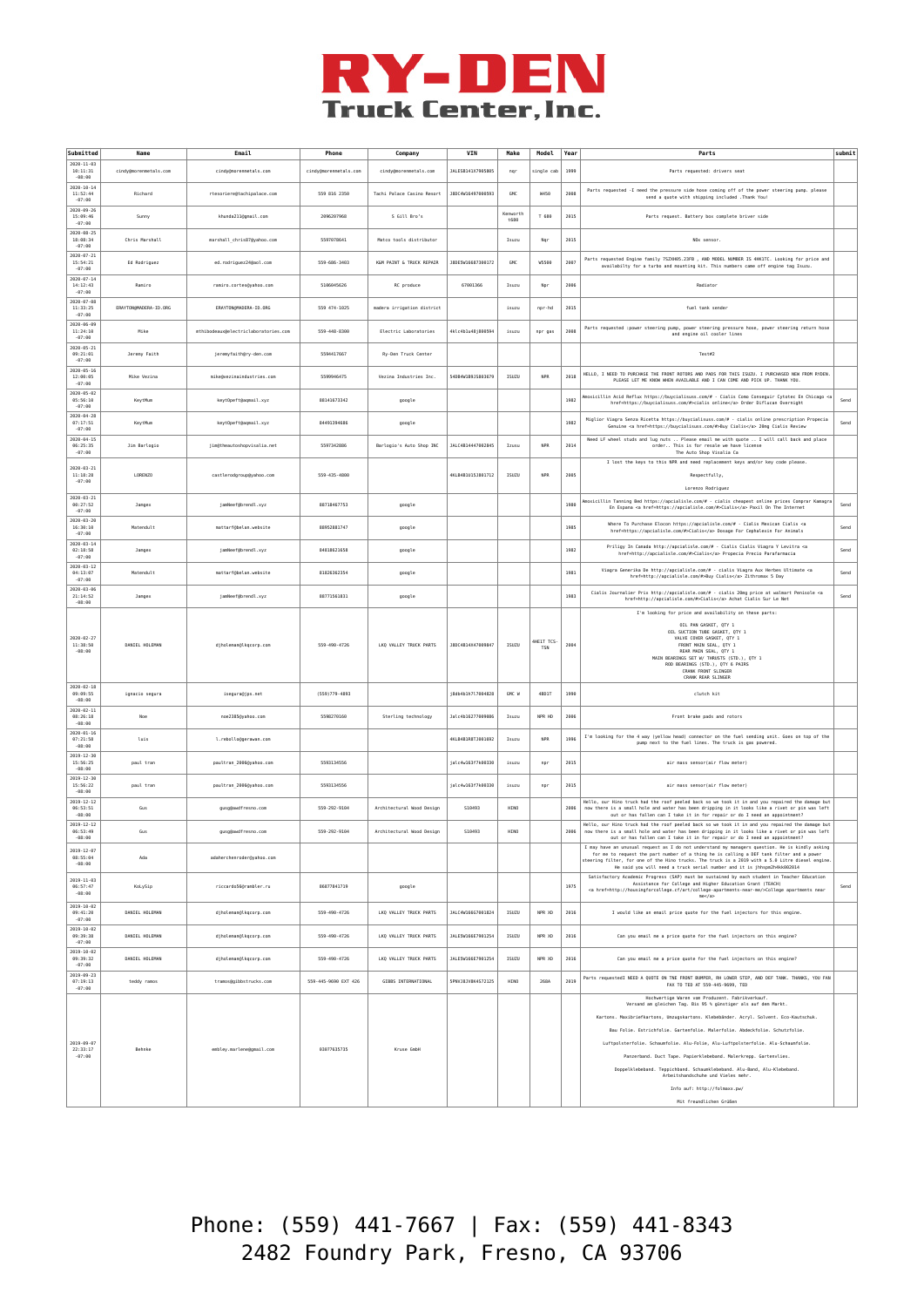

| Submitted                                | Name                             | Email                            | Phone         | Company                                         | VIN               | Make                             | Model                | Year | Parts                                                                                                                                                                                                                           | submit |
|------------------------------------------|----------------------------------|----------------------------------|---------------|-------------------------------------------------|-------------------|----------------------------------|----------------------|------|---------------------------------------------------------------------------------------------------------------------------------------------------------------------------------------------------------------------------------|--------|
|                                          |                                  |                                  |               |                                                 |                   |                                  |                      |      | Alles für Umreifung.<br>Unreifungsband, Verpackungsband<br>Klemmen, Hülsen, Spanner.<br>Umreifungszange, Umreifungsschweisser.                                                                                                  |        |
| $2019 - 08 - 1$<br>16:26:04<br>$-07:00$  | Heckmann                         | brandy.franke@gmail.com          | 0304565636    | Wirtz GmbH                                      |                   |                                  |                      |      | Hochwertige Waren vom Produzent. Fabrikverkauf.<br>Versand am gleichen Tag aus Frankfurt. Bis 95 % günstiger als auf dem Markt.                                                                                                 |        |
|                                          |                                  |                                  |               |                                                 |                   |                                  |                      |      | Arbeitshandschuhe.<br>Müllsäcke und Vieles mehr.                                                                                                                                                                                |        |
|                                          |                                  |                                  |               |                                                 |                   |                                  |                      |      | Info auf: http://folmaxx.top/<br>Mit freundlichen Grüßen                                                                                                                                                                        |        |
| $2019 - 08 - 13$<br>08:22:13<br>$-07:00$ | Amado Gales                      | galesamado@yahoo.com             | 8328144683    | Lilianas moonwalks                              | JALB4B14X17011718 | ISU                              | VN                   | 2001 | Step drivers side                                                                                                                                                                                                               |        |
| 2019-08-08<br>12:06:01<br>$-07:00$       | dan                              | dan@aaportables.com              | 209-524-0401  | A&A PORTABLES                                   | JNAG410H3CAH15017 | NISSON                           | <b>UD</b>            | 2012 | complete driver seat assembly                                                                                                                                                                                                   |        |
| $2019 - 08 - 05$<br>14:31:24<br>$-07:00$ | Lessype                          | lesMulk@suda2.pw                 | 83637841434   | google                                          |                   |                                  |                      | 1978 | Doxycycline 100mg Tablets In Canada Frontal Baldness Propecia <a<br>href=http://brandcial.com&gt;cialis 20mg price at walmart Scabies Ciproflox Priligy Generika<br/>Gunstig</a<br>                                             | Send   |
|                                          |                                  |                                  |               |                                                 |                   |                                  |                      |      | Müllsäcke, Abfallsäcke alle Sorten.<br>Gewebesäcke. Kartoffelsäcke. Laubsäcke.<br>Raschelsäcke. Zwiebelsäcke.<br>Spänesäcke.                                                                                                    |        |
| $2019 - 08 - 05$<br>14:02:34<br>$-07:00$ | Küster                           | freund.tracie@msn.com            | 0304656757    | Schultz GmbH                                    |                   |                                  |                      |      | Hochwertige Waren vom Produzent. Fabrikverkauf.<br>Versand am gleichen Tag aus Frankfurt. Bis 95 % günstiger als auf dem Markt.                                                                                                 |        |
|                                          |                                  |                                  |               |                                                 |                   |                                  |                      |      | Arbeitshandschuhe und Vieles mehr.<br>Info auf: folmax.pw                                                                                                                                                                       |        |
|                                          |                                  |                                  |               |                                                 |                   |                                  |                      |      | Mit freundlichen Grüßen                                                                                                                                                                                                         |        |
| $2019 - 08 - 03$<br>10:43:38<br>$-07:00$ | Graham Ward                      | gpw@safetysupplyco.com           | 4246 429 3967 | Safety Supply Co. Inc.                          | JALFTR33F57000010 | ISUZU                            | <b>56L</b>           |      | We are looking for a replacement engine for an FTR Isuzu Diesel Truck. Stamped on the current<br>engine is ZEXEL 101603-8552. 486T 355792. 101 060 5490, 6A 950312, S2S.                                                        |        |
| $2019 - 08 - 01$<br>07:53:10<br>$-07:00$ | Lessype                          | lesMulk@suda2.pw                 | 84844863523   | google                                          |                   |                                  |                      | 1978 | Keflex Dosage For Adults Fda Approved Canadian Online Pharmacies <a<br>href=http://tadalafonline.com&gt;buy cialis Viagra For W Fosamax</a<br>                                                                                  | Send   |
| 2019-06-14<br>15:27:19<br>$-07:00$       | Jennifer Solorio                 | jdoningos.gmsd@gmail.com         | 559-438-2188  | Granite Mountain Stone Design                   |                   | Isuzu                            | <b>Box Truck</b>     |      | I'm looking to order 3 - 24x30 mudflaps for our Isuzu box trucks.                                                                                                                                                               |        |
| 2019-06-03<br>11:00:05<br>$-07:00$       | jeremyfaith@ry-den.com           | jeremyfaith@ry-den.com           | 5594417667    |                                                 |                   |                                  |                      |      | Parts requested                                                                                                                                                                                                                 |        |
| $2019 - 05 - 15$<br>11:03:14<br>$-07:00$ | Ernie Dorado                     | erniedorado81@gmail.com          | 559-805-0923  | Y&E distribution                                | 54dc4w1b5gs801909 | Isuzu npr<br>gas engine<br>6.0hd | Npr hd               | 2016 | Parts requested backup vacume motor underneath the dash that goes to the brake booster                                                                                                                                          |        |
| 2019-05-09<br>19:05:51<br>$-07:00$       | Allen                            | allen7890@hotmail.com            | 34591760      |                                                 |                   |                                  |                      |      | Sir:Looking for part MB992744 and MB992745 and MB992746 .If available please let me know<br>price.Payment accept Paypal?Thank you.                                                                                              |        |
| $2019 - 04 - 02$<br>14:09:04<br>$-07:00$ | Kenny Lim                        | kennyl@archfoods.com             |               | Arch Foods                                      |                   |                                  | Hino 165<br>year     | 2010 | I am trying to buy this truck. Seller told me to get a turbo charger hose. Let me know if I can<br>pick up today. Thank you<br>https://losangeles.craigslist.org/sfv/cto/d/alhambra-box-truck-reefer-hino-miles/6855255038.html |        |
| $2019 - 03 - 26$<br>15:30:38<br>$-07:00$ | David Campbell                   | dc7476@att.com                   | 559-326-3062  | AT&T                                            | 4KDB4B1U27J802995 | isuzu                            | box truck            | 2007 | dash light dimmer switch                                                                                                                                                                                                        |        |
| $2019 - 03 - 12$<br>18:10:38<br>$-07:00$ | Kenneth                          | automechanicalthings@gmail.com   | 246 4234208   |                                                 |                   | Nissan                           | UD                   |      | Need GENUINE engine rebuild kit for Nissan FE6 engine.<br>Cooling Fan assembly for radiator.<br>Please advise on availability and prices.<br>Kenneth                                                                            |        |
| 2019-03-08<br>11:11:16<br>$-08:00$       | Jaime                            | jatr9@aol.com                    | 9257842484    |                                                 | SPVNE8JV8C4S52124 | Hino                             | 268                  | 2012 | I looking for Air compressor headjust the headlet me know if you have it in stock and<br>price pleaseplease send the information to my email thanks                                                                             |        |
| $2019 - 02 - 14$<br>04:50:57<br>$-08:00$ | Kevin alexis nieto guevara       | kevincitonieto73@gmail.com       | 63122980      | refrigerante                                    |                   |                                  | ngr                  | 2003 | Parts requested                                                                                                                                                                                                                 |        |
| $2019 - 02 - 11$<br>09:49:50<br>$-08:00$ | Robert                           | robertscheer@emtharp.com         | 5597825800    | E.M. Tharp dba Golden State<br>Peterbilt        | JALESW166F7901448 | ISUZU                            |                      | 2015 | FUEL FILTER, OIL FILTER, AIR FILTER, CARRIER BEARING, YOKE NUT AND WASHER, BLOCK HEATER, A/C<br>COMPRESSOR, DRYER AND BELT<br>Can I get an estimate on above parts Please                                                       |        |
| $2019 - 01 - 14$<br>13:25:38<br>$-08:00$ | Bianca                           | Biancaleon@ninalemtransport.com  | 4702280669    | Ninalem LLC                                     | 7F900900          | C7588                            | GMC                  | 2007 | "Tensioner " for water pump belt                                                                                                                                                                                                |        |
| $2019 - 01 - 10$<br>10:57:38<br>$-08:00$ | AndySmith@midstatesolidwaste.com | AndySmith@midstatesolidwaste.com | 8052210157    | North County Recycling                          | JL6CCD1S37K003783 | Fuso                             | FE189                | 2007 | Parts requested Looking for a remanufactured engine or long block. Do you have access to one                                                                                                                                    |        |
| $2018 - 12 - 13$<br>15:07:46<br>$-08:00$ | jeremyfaith@ry-den.com           | jeremyfaith@ry-den.com           | 5594417667    | Ry-Den Truck Center                             |                   |                                  |                      |      | Parts Test                                                                                                                                                                                                                      |        |
| $2018 - 11 - 27$<br>13:21:07<br>$-08:00$ | Juan                             | juanmendoza7176@gmail.com        |               |                                                 |                   | Hino                             | Hea                  | 2004 | Parts head light lense                                                                                                                                                                                                          |        |
| $2018 - 11 - 27$<br>10:41:28<br>$-08:00$ | Norma Mendoza                    | n76mendoza@gmail.com             | 5592591613    | Mendozaflc                                      |                   | Hino                             |                      | 2004 | Left headlight lense                                                                                                                                                                                                            |        |
| $2018 - 11 - 08$<br>08:09:44<br>$-08:00$ | Ricardo                          | ricardo_a_martinez@ryder.com     | 5594851280    | Ryder                                           | SPVNE8JL7J4S50182 | Hino                             | 258 LP               | 2018 | Front Wheel seal, Front bearings (Inner, Outer with Races) and ABS tone ring.                                                                                                                                                   |        |
| $2018 - 11 - 06$<br>11:34:36<br>$-08:00$ | Steve Ramirez                    | sicsa689@gmail.com               | 559-801-8636  | Central Unified School<br>District              | JALC4B14917007941 | Isuzu                            |                      | 2001 | Drivers seat.                                                                                                                                                                                                                   |        |
| $2018 - 10 - 22$<br>14:29:05<br>$-07:00$ | Lori                             | office@darksidewindowtint.com    | 559-227-8468  | office@darksidewindowtint.com 4KLB4B1R7YJ804243 |                   | Isuzu                            | Cab Over             | 2000 | Blower motor assembly (just basket if possible) , key set for doors and ignition.                                                                                                                                               |        |
| 2018-09-06<br>13:54:12<br>$-07:00$       | Ryan Corvello                    | rvan.corvello1@gmail.com         | 2097222616    | C&S Motor Service Inc.                          | JALC4B140Y7012746 | <b>ISUZU</b>                     | NPR HD               | 2000 | Lower portion of evaporator housing (inside cab). I think the part number is 8-97102-598-1 but<br>am unable to verify.                                                                                                          |        |
| 2018-08-21<br>13:09:43<br>$-07:00$       | Kevin Clay                       | kevin@jericofire.com             | 5592556446    | Jerico Fire Protection                          | JM7002072         | Izuzu                            |                      | 1991 | Windshield wipers.                                                                                                                                                                                                              |        |
| $2018 - 08 - 09$<br>17:54:16<br>$-07:00$ | danny nguyen                     | dunhillfurniture@hotmail.com     | 2092984923    | <b>Dunhill Furniture</b>                        | 4KLC4B1R13J800086 | 2003 ISUZU<br>VN                 | <b>NPR</b>           | 2003 | PCV ELBOW                                                                                                                                                                                                                       |        |
| $2018 - 07 - 13$<br>11:16:23<br>$-07:00$ | Betty                            | mysuperfix@gmail.com             | 3236807222    | fix Auto                                        | 1GD374CA7B1903761 | GMC                              | G35 savan<br>cutaway | 2011 | Rear Step Bumper                                                                                                                                                                                                                |        |
| $2018 - 07 - 06$<br>10:34:06<br>$-07:00$ | Doug Bryant                      | Bryantdouglas67@gmail.com        | 5592533684    | Bryant & Giboney                                | JALC4W168E7000266 | Hing                             | Npr hd               | 2014 | Both thermostates, radiator cap, water pump                                                                                                                                                                                     |        |
| $2018 - 06 - 12$<br>07:57:24<br>$-07:00$ | auguste                          | ajempson2000@yahoo.fr            | 0690815986    |                                                 | 6BG1-857075       | ISUZU                            | FTR                  | 1994 | Parts requested                                                                                                                                                                                                                 |        |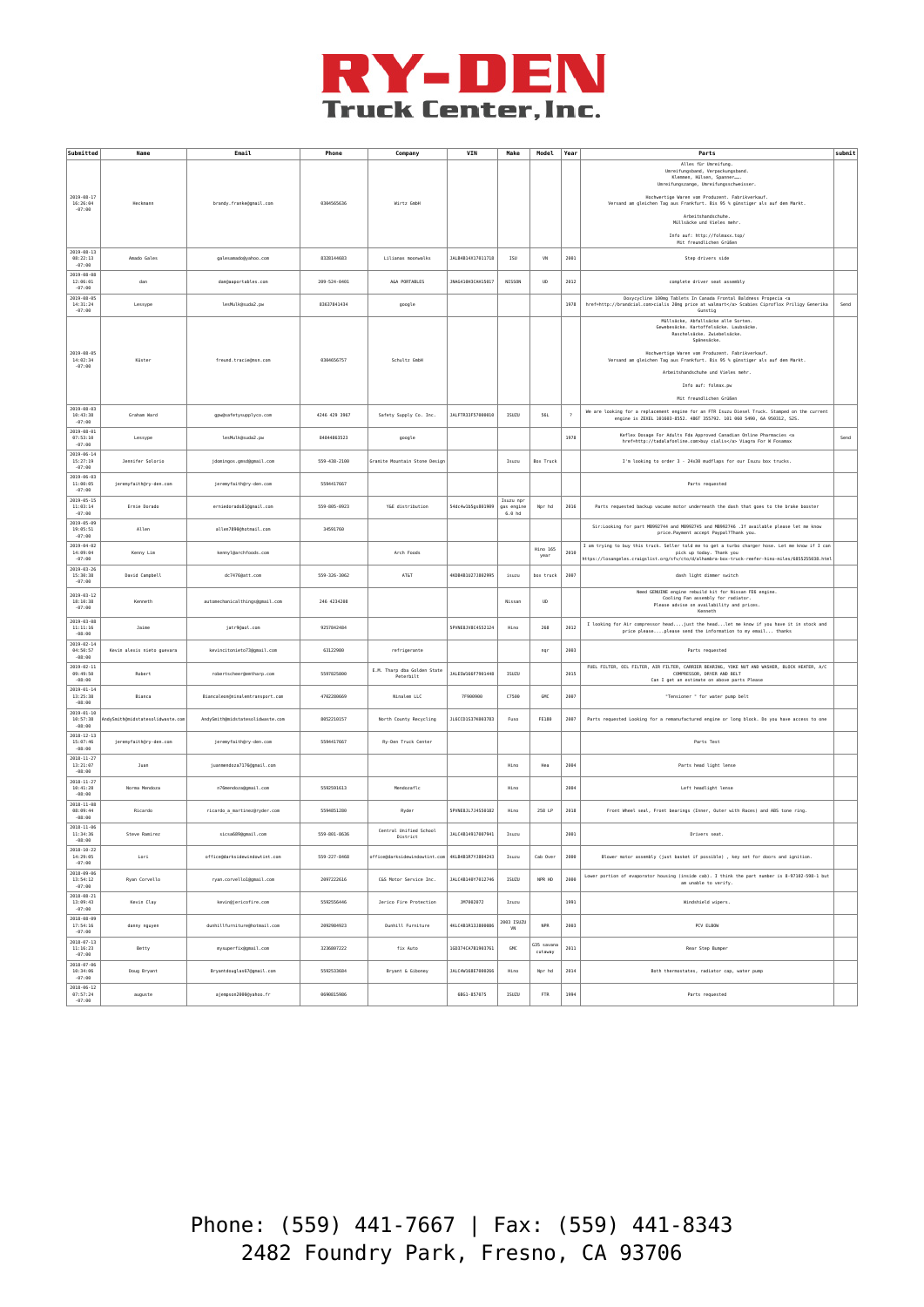

| Submitted                                                                | Name                           | Email                                            | Phone               | Company                                            | VIN                       | Make                     | Model              | Year | Parts                                                                                                                                                                                                                                                                                                                                                                                                                                                                                                                                                                                                                                                                                                                                                                                                                                                                                                                                                                                                                                                                                                                                                                                                                                                                                                                       | submit |
|--------------------------------------------------------------------------|--------------------------------|--------------------------------------------------|---------------------|----------------------------------------------------|---------------------------|--------------------------|--------------------|------|-----------------------------------------------------------------------------------------------------------------------------------------------------------------------------------------------------------------------------------------------------------------------------------------------------------------------------------------------------------------------------------------------------------------------------------------------------------------------------------------------------------------------------------------------------------------------------------------------------------------------------------------------------------------------------------------------------------------------------------------------------------------------------------------------------------------------------------------------------------------------------------------------------------------------------------------------------------------------------------------------------------------------------------------------------------------------------------------------------------------------------------------------------------------------------------------------------------------------------------------------------------------------------------------------------------------------------|--------|
| $2018 - 05 - 09$<br>03:52:36<br>$-07:00$<br>$2018 - 04 - 16$<br>11:39:18 | Jim<br>Bridgette Sullivan      | j.hine@group-ucsf.com<br>accountinggsn@yahoo.com | 408-842-4892 ext 16 | Gerd Schneider Nurserv                             | Hine<br>Spvnj8jr982s50268 | Hino                     | 268                | 2008 | PHello,<br>We would like you to provide us with a quote and lead for the under listed part numbers.<br>CATERPILLAR PARTS ( OEM )<br>Injector Gp-Fuel-10R7672<br>Injector Gp-Fuel-10R7675<br>Injector Gp-Fuel-249-0712<br>Injector Gp-Fuel-387-9433<br>DETROIT PARTS ( OEM )<br>Unit Injector-R5229380<br>Unit Injector-R5228760<br>Unit Injector-R5228900<br>Ring Gp-8928932<br>Payment Term: NET 30<br>Awaiting your quick respond<br>Best Regards.<br>Jim Hine<br>Chief Procurement Officer<br>University of California, San Francisco<br>1855 Folsom Street, Suite 425,<br>San Francisco, CA 94143<br>This email transmission, including any attachments, is strictly confidential and intended solely<br>for the person or organization to which it is address. It may contain privileged and confidential<br>information. You are hereby notified that if you are not the intended recipient, you must not<br>copy, disseminate, distribute, or take any action in reliance of it. If you have received this<br>email in error, please notify the sender immediately and permanently delete the original email,<br>including attachments, and any electronic or printed copies of it.<br>arts requested<br>I am looking for the clutch fan, for this Hino. Any help you could give me would be greatly<br>appreciated. |        |
| $-07:00$<br>$2018 - 04 - 11$<br>22:38:30                                 | Kong-vang@sbcglobal.net        | Kong-vang@sbcglobal.net                          | 2096311563          | 0'Reilly                                           | jnauxulj64a4050195        | 2004                     | Ud                 | 2004 | Thank you,<br>Bridgette<br>Heater core                                                                                                                                                                                                                                                                                                                                                                                                                                                                                                                                                                                                                                                                                                                                                                                                                                                                                                                                                                                                                                                                                                                                                                                                                                                                                      |        |
| $-07:00$<br>$2018 - 03 - 15$<br>14:35:04                                 | Eric wittio                    | ohsarge2002@yahoo.com                            | 5596368248          | ASAP towing                                        | Spvnj8jnxc4s50919         | Hino                     | 258alp             | 2012 | front brake drums not disc                                                                                                                                                                                                                                                                                                                                                                                                                                                                                                                                                                                                                                                                                                                                                                                                                                                                                                                                                                                                                                                                                                                                                                                                                                                                                                  |        |
| $-07:00$<br>$2018 - 03 - 15$<br>08:50:26                                 | JOEL MASON                     | joelm@csdsinc.com                                | 559-275-0513        | California Surveying and<br>Drafting Supply (CSDS) | 540B4W1B6CS804002         | ISUZU                    | <b>NPR</b>         | 2012 | Please EMAIL price for JC Supreme Corner Cap - Curbside/Passenger Side OEM 116484                                                                                                                                                                                                                                                                                                                                                                                                                                                                                                                                                                                                                                                                                                                                                                                                                                                                                                                                                                                                                                                                                                                                                                                                                                           |        |
| $-07:00$<br>$2018 - 03 - 07$<br>17:00:46<br>$-08:00$                     | nelson                         | pedro.corona1984@gmail.com                       | 209 489 3856        | LA Bodegita                                        | jalc4w164c7001895         | isuzu                    | nprhd              | 2012 | air pump under dash for brakesbooster. front brake kit                                                                                                                                                                                                                                                                                                                                                                                                                                                                                                                                                                                                                                                                                                                                                                                                                                                                                                                                                                                                                                                                                                                                                                                                                                                                      |        |
| $2018 - 03 - 03$<br>12:50:16<br>$-08:00$                                 | Ramon Vaca                     | ramonangel1965@hotmail.com                       | 650 468 4015        | Cancun trucking                                    | 4gtj7c136yj701401         | Isusu                    | Ftr                | 2006 | Front shots                                                                                                                                                                                                                                                                                                                                                                                                                                                                                                                                                                                                                                                                                                                                                                                                                                                                                                                                                                                                                                                                                                                                                                                                                                                                                                                 |        |
| $2017 - 12 - 20$<br>17:56:06<br>$-08:00$                                 | manuel palacios                | americatesoro2007@hotmail.com                    | 5596252749          | PALACIOS WELDING                                   | 4KLB4B1R5YJ801650         | isuzu                    | npr                | 2000 | Parts requested BRAKE BOOSTER AND MASTER CILINDER                                                                                                                                                                                                                                                                                                                                                                                                                                                                                                                                                                                                                                                                                                                                                                                                                                                                                                                                                                                                                                                                                                                                                                                                                                                                           |        |
| $2017 - 11 - 30$<br>15:51:29<br>$-08:00$                                 | javier80074@gmail.com          | javier80074@gmail.com                            | 9094918390          | Red lining logistics inc.                          | J8DC4B14247007333         | Gmc                      | W4500              | 2004 | I need the passanger window, thank you                                                                                                                                                                                                                                                                                                                                                                                                                                                                                                                                                                                                                                                                                                                                                                                                                                                                                                                                                                                                                                                                                                                                                                                                                                                                                      |        |
| $2017 - 11 - 08$<br>19:36:41<br>$-08:00$                                 | George                         | letmenow1234@gmail.com                           | 5597241562          |                                                    | lggcs198702427            | Isuzu                    | I 280              | 2005 | Isuzu I 280 2005 Key ignition switch                                                                                                                                                                                                                                                                                                                                                                                                                                                                                                                                                                                                                                                                                                                                                                                                                                                                                                                                                                                                                                                                                                                                                                                                                                                                                        |        |
| $2017 - 11 - 08$<br>19:36:38<br>$-08:00$                                 | George                         | letmenow1234@gmail.com                           | 5597241562          |                                                    | lggcs198702427            | Isuzu                    | I 280              | 2005 | Isuzu I 280 2005 Key ignition switch                                                                                                                                                                                                                                                                                                                                                                                                                                                                                                                                                                                                                                                                                                                                                                                                                                                                                                                                                                                                                                                                                                                                                                                                                                                                                        |        |
| $2017 - 10 - 26$<br>13:10:28<br>$-07:00$                                 | Paul Johnson                   | paulyj.one@gmail.com                             | 559-232-5223        |                                                    | JAL F5A12 8 V 3<br>700483 | Isuzu                    | FRR                | 1997 | Ignition,                                                                                                                                                                                                                                                                                                                                                                                                                                                                                                                                                                                                                                                                                                                                                                                                                                                                                                                                                                                                                                                                                                                                                                                                                                                                                                                   |        |
| $2017 - 10 - 09$<br>09:39:27<br>$-07:00$                                 | Ricardo Martinez               | ricardo_a_martinez@ryder.com                     | 5594851280          | Ryder                                              | C7400393                  | Isuzu                    | <b>NPR</b>         | 2012 | Quote needed for a fuel supply pump, 4-injectors, fuel rail and fuel injector lines.                                                                                                                                                                                                                                                                                                                                                                                                                                                                                                                                                                                                                                                                                                                                                                                                                                                                                                                                                                                                                                                                                                                                                                                                                                        |        |
| $2017 - 09 - 11$<br>16:11:56<br>$-07:00$                                 | Reinaldo Garcia                | raystealers1956@gmail.com                        | 559-709-7740        |                                                    | W8662727                  | Isuzu                    | Hombre             | 1998 | Egr                                                                                                                                                                                                                                                                                                                                                                                                                                                                                                                                                                                                                                                                                                                                                                                                                                                                                                                                                                                                                                                                                                                                                                                                                                                                                                                         |        |
| $2017 - 08 - 20$<br>18:54:48<br>$-07:00$                                 | Fazel Azizi                    | atlanta1@sdcgolobal.net                          | $925 - 254 - 5151$  | Fazel Towing                                       |                           | Hino                     | 258                | 2009 | Door window Trim<br>0r<br>Door window Defletor                                                                                                                                                                                                                                                                                                                                                                                                                                                                                                                                                                                                                                                                                                                                                                                                                                                                                                                                                                                                                                                                                                                                                                                                                                                                              |        |
| $2017 - 07 - 11$<br>17:39:23<br>$-07:00$                                 | RAYMOND CALLAHAN/AUSTIN EMRANY | RAYMONDCRCTTYOFCLOVTS.COM                        | 559-324-2675        | CITY OF CLOVIS FLEET                               | 1GDM7F1B08F400595         | GMC                      | T-SERIES<br>F7B042 | 2008 | NEED ENGINE EXHAUST BRAKE ACTUATOR AND GASKETS TO INSTALL. PLEASE CALL TO CONFIRM REQUEST AND<br>AVAILABILITY OF PARTS                                                                                                                                                                                                                                                                                                                                                                                                                                                                                                                                                                                                                                                                                                                                                                                                                                                                                                                                                                                                                                                                                                                                                                                                      |        |
| $2017 - 07 - 11$<br>06:54:27<br>$-07:00$                                 | Ade Ogunnaike                  | adeogunnaike@hotmail.com                         | 7703653291          | Kitchen Concepts LLC                               | 4KLB4BIRIIJ800419         | Isuzu NPR<br>truck V8EFI | <b>NPR</b>         |      | 1. Silencer Catalyst 2pcs<br>2 . Silencer HO2. Sensors 4pcs<br>3. Silencer gaskets  front and back( 2 pcs each)                                                                                                                                                                                                                                                                                                                                                                                                                                                                                                                                                                                                                                                                                                                                                                                                                                                                                                                                                                                                                                                                                                                                                                                                             |        |
| $2017 - 06 - 27$<br>18:03:11<br>$-07:00$                                 | Shundra                        | mastertech2825@gmail.com                         | 559-497-9425        | Mastertech Auto Electric                           | 5PVNJ8JT282S51628         | Hino                     | 268                | 68   | Blower Motor                                                                                                                                                                                                                                                                                                                                                                                                                                                                                                                                                                                                                                                                                                                                                                                                                                                                                                                                                                                                                                                                                                                                                                                                                                                                                                                |        |
| $2017 - 06 - 27$<br>18:03:03<br>$-07:00$                                 | Shundra                        | mastertech2825@gmail.com                         | 559-497-9425        | Mastertech Auto Electric                           | SPVNJ8JT282S51628         | Hino                     | 268                | 68   | <b>Blower Motor</b>                                                                                                                                                                                                                                                                                                                                                                                                                                                                                                                                                                                                                                                                                                                                                                                                                                                                                                                                                                                                                                                                                                                                                                                                                                                                                                         |        |
| $2017 - 06 - 02$<br>07:37:02<br>$-07:00$                                 | ART ROMERO                     | aromero@livingstoncity.com                       | 2093948044          | City of Livingston Public<br>Works                 | JNAPC1L1AAH80346          | NISSAN U D               | 3300               | 2010 | Inversion Relay Valve ( loss of rear service brake using spring brake as emergency back up<br>system air from secondary air )<br>or also called spring brake modulating valve<br>also need stop light switch for right side controls on dual control vehicle<br>please call me 209 -631 -9726 Art                                                                                                                                                                                                                                                                                                                                                                                                                                                                                                                                                                                                                                                                                                                                                                                                                                                                                                                                                                                                                           |        |
| $2017 - 06 - 02$<br>07:36:54<br>$-07:00$                                 | ART ROMERO                     | aromero@livingstoncity.com                       | 2093948044          | City of Livingston Public<br>Works                 | <b>REFRIGALL LONGE</b>    | NISSAN U D               | 3300               | 2010 | Inversion Relay Valve ( loss of rear service brake using spring brake as emergency back up<br>system air from secondary air )<br>or also called spring brake modulating valve<br>also need stop light switch for right side controls on dual control vehicle<br>please call me 209 -631 -9726 Art                                                                                                                                                                                                                                                                                                                                                                                                                                                                                                                                                                                                                                                                                                                                                                                                                                                                                                                                                                                                                           |        |
| $2017 - 06 - 01$<br>12:52:03<br>$-07:00$                                 | Ricardo Martinez               | ricardo_a_martinez@ryder.com                     | 5593173209          | Ryder                                              | C7002345                  | Isuzu                    | <b>NPR</b>         | 2012 | Need a fuel filter and fuel injector nozzle.                                                                                                                                                                                                                                                                                                                                                                                                                                                                                                                                                                                                                                                                                                                                                                                                                                                                                                                                                                                                                                                                                                                                                                                                                                                                                |        |
| $2017 - 06 - 01$<br>12:51:55<br>$-07:00$                                 | Ricardo Martinez               | ricardo_a_martinez@ryder.com                     | 5593173209          | Ryder                                              | C7002345                  | Isuzu                    | <b>NPR</b>         | 2012 | Need a fuel filter and fuel injector nozzle.                                                                                                                                                                                                                                                                                                                                                                                                                                                                                                                                                                                                                                                                                                                                                                                                                                                                                                                                                                                                                                                                                                                                                                                                                                                                                |        |
| $2017 - 05 - 17$<br>18:53:43<br>$-07:00$                                 | Pedro                          | pedro.corona1984@gmail.com                       | 2094893856          | La Bodegita                                        | Jalc4w164c7001895         | Isuzu                    | Npr-hd             | 2012 | (2) Fuel filters , (2) fuel/water seperators, (2) oil filters                                                                                                                                                                                                                                                                                                                                                                                                                                                                                                                                                                                                                                                                                                                                                                                                                                                                                                                                                                                                                                                                                                                                                                                                                                                               |        |
| $2017 - 05 - 05$<br>19:45:42<br>$-07:00$                                 | Ant                            | pandegrowers@yahoo.com                           |                     |                                                    |                           | Isuzu                    | NPR hd             | 2005 | Need front shock absorber price and oil filter.                                                                                                                                                                                                                                                                                                                                                                                                                                                                                                                                                                                                                                                                                                                                                                                                                                                                                                                                                                                                                                                                                                                                                                                                                                                                             |        |
| $2017 - 04 - 20$<br>14:57:41<br>$-07:00$<br>$2017 - 03 - 23$             | Toni Murphy                    | toni@eprocare.com                                | 8054813347          | Procare Janitorial Supply<br>Inc.                  | JW6BBC1HXWL003150         | Mitsubishi               | VN                 | 1998 | Driver Side side mirror                                                                                                                                                                                                                                                                                                                                                                                                                                                                                                                                                                                                                                                                                                                                                                                                                                                                                                                                                                                                                                                                                                                                                                                                                                                                                                     |        |
| 13:57:46<br>$-07:00$                                                     | Jose Santos                    | js195369@gmail.com                               | 2096260329          | Merced dairy dist                                  |                           | Gino 2685                |                    |      | Parts requested                                                                                                                                                                                                                                                                                                                                                                                                                                                                                                                                                                                                                                                                                                                                                                                                                                                                                                                                                                                                                                                                                                                                                                                                                                                                                                             |        |
| $2017 - 03 - 22$<br>11:22:23<br>$-07:00$                                 | Hector Barocio                 | hbarocio@ccdof.org                               | 209 383-2494        | Catholic Charities                                 | JALB4B1K0N7094748         | Isuzu                    | Unk                | 1991 | Hi, we need the "Inside Door Handles" for this truck, both driver and passenger sides. We don't<br>know what model the truck is, but I'm sure you can tell from the VIN . This is a non-<br>refrigerated box truck, and we are looking to replace the wood on the roll up door. We would<br>appreciate a referral to get the roll up door repaired. Thanks                                                                                                                                                                                                                                                                                                                                                                                                                                                                                                                                                                                                                                                                                                                                                                                                                                                                                                                                                                  |        |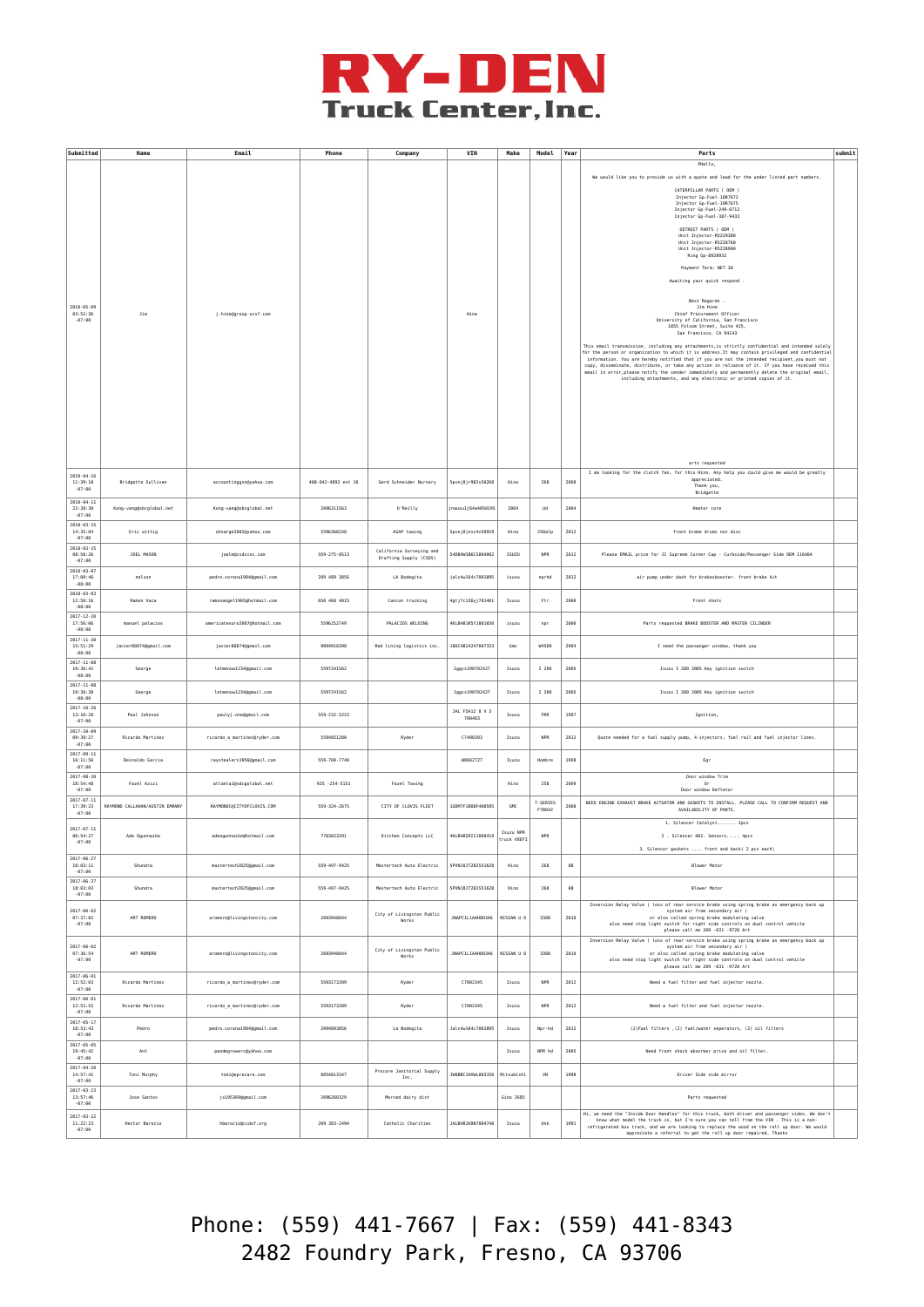

| Submitted                                | Name                 | Email                                      | Phone             | Company                                   | VIN               | Make  | Model           | Year   | Parts                                                                                                                                                                                                                     | submit |
|------------------------------------------|----------------------|--------------------------------------------|-------------------|-------------------------------------------|-------------------|-------|-----------------|--------|---------------------------------------------------------------------------------------------------------------------------------------------------------------------------------------------------------------------------|--------|
| $2017 - 01 - 23$<br>10:24:18<br>$-08:00$ | Brandon Melton       | bmelton@mecawp.com                         | (559) 842-1538    | California Manufacturing &<br>Engineering | 4KLB4B1U26J803602 | Isuzu | <b>NPR</b>      | 2006   | Left side Exhaust manifold with manifold gasket & a 02 sensor for up and down stream.                                                                                                                                     |        |
| $2017 - 01 - 04$<br>18:58:43<br>$-08:00$ | Chris miller         | Christopher.miller11280gmail.com           | 5596984435        |                                           | 4GTJ7C120WJ600293 | Isuzu | Ftr             | 1998   | idle control cable                                                                                                                                                                                                        |        |
| $2016 - 12 - 15$<br>07:39:30<br>$-08:00$ | Ricardo Martinez     | ricardo a martinez@ryder.com               | 5594851280 ext 25 | Ryder                                     | 5PVNV8JV0E4S53805 | Hino  | 338             | 2014   | DEF Injector and DEF Pump Pressure Sensor                                                                                                                                                                                 |        |
| $2016 - 11 - 16$<br>10:50:17<br>$-08:00$ | ken smith            | hoot1958@gmail.com                         | 5593566774        | star recovery                             | iale5b16457903139 | isuzu | 4 cyl<br>diesel | 2005   | sleeve nozzle                                                                                                                                                                                                             |        |
| 2016-10-08<br>21:46:37<br>$-07:00$       | Gabriel garcia       | gallogabriel53@gmail.com                   | 5595742724        | Cano installations                        | Spyni8it8b4s52973 | Hino  | 268             | 2011   | Oil filter                                                                                                                                                                                                                |        |
| 2016-09-09<br>15:14:57<br>$-07:00$       | Francisco Villarreal | francisco.villarrial@bennettirrigation.com | 5599849884        | BENNETT & BENNETT                         | 4kdb4b1r81i803118 | qnc   | w3588           | 2001   | RESERVOIR CAP                                                                                                                                                                                                             |        |
| $2016 - 08 - 31$<br>11:54:52<br>$-07:00$ | Theodore             | higherup10@gmail.com                       | 559-277-9279      | Higher Up Inc.                            | JALE5816457903139 | Isuzu | <b>NPR</b>      | 2005   | I need oil dip stick and oil filter.<br>thank you                                                                                                                                                                         |        |
| 2016-08-30<br>17:44:11<br>$-07:00$       | Ernesto Espinoza     | info@marcelashomestore.com                 | 559-622-0987      | Marcela's Home Store                      | JALC4B14XX7008380 | Izuzu | <b>NPR</b>      | 1999   | We need the rear roll up door ours is falling apart. Can you please let me know if you can order<br>one that will work for our truck. Also cost of unit and install. Our Store Hours are 10am-6cm<br>Mon-Fri<br>Thank You |        |
| $2016 - 06 - 27$<br>11:33:04<br>$-07:00$ | CHICK                | PR4MNS@AOL.COM                             | 6613958882        | PERFORMANCE TRUCK AND DIESEL              | J8DC4B15237008408 | ISUZU | GMC             | 2003   | CLUTCH , PRESSURE PLAT , PILOT BEARING , 8-97089-652-0 BLOCK                                                                                                                                                              |        |
| $2016 - 05 - 26$<br>16:04:22<br>$-07:00$ | Mauro Mustillo       | mauromustillo@gmail.com                    | 5599815149        | 444444                                    | 11111             | 22222 | 33333           | 555555 | Parts requested666666                                                                                                                                                                                                     |        |

| Submitted                                | Name                                                                                                                                              | Email                                                     | Phone                | Company                                                                                                                                             |
|------------------------------------------|---------------------------------------------------------------------------------------------------------------------------------------------------|-----------------------------------------------------------|----------------------|-----------------------------------------------------------------------------------------------------------------------------------------------------|
| $2022 - 07 - 01$<br>00:14:39<br>$-07:00$ | ? Have you ever tried this sex game before? GIVE IT A TRY:<br>https://letsg0dancing.page.link/go?hs=a974f93c99c838cd6c94bcf474e2428c&             | samano@massagefin.site                                    | 724025521568         | zjszri                                                                                                                                              |
| $2022 - 07 - 01$<br>00:14:26<br>$-07:00$ | ? Charlotte sent you a private message! View Message:<br>https://letsg0dancing.page.link/go?hs=4c5912e9c9c5bceb83bbd8183c1d233d&<br>$\cdot$       | samano@massagefin.site                                    | 788452157330         | ixvi8a                                                                                                                                              |
| $2022 - 05 - 24$<br>23:27:08<br>$-07:00$ | ? Julie want to play with you! Start Game:<br>https://wondergirl22.page.link/29hQ?hs=a974f93c99c838cd6c94bcf474e2428c&<br>$\overline{\mathbf{?}}$ | gunner10xx@asifboot.com                                   | 906356974065         | ou453e                                                                                                                                              |
| $2022 - 03 - 21$<br>21:39:16<br>$-07:00$ | Alen                                                                                                                                              | maaxxi.ae@gmail.com                                       | 2098572724           | Family born                                                                                                                                         |
| 2021-09-21<br>08:09:23<br>$-07:00$       | ERICSON ANILUS                                                                                                                                    | timeswirl@yahoo.com                                       | 7862775189           | TIME SWIRL LOGISTICS LLC                                                                                                                            |
| $2021 - 09 - 18$<br>23:23:53<br>$-07:00$ | Robert Garcia                                                                                                                                     | raidersnav@comcast.net                                    | 19252603296          | Rmg relocation                                                                                                                                      |
| $2021 - 09 - 07$<br>22:18:17<br>$-07:00$ | Kurt D Lord                                                                                                                                       | kurtdlord1963@outlook.com                                 | 15593090478          | Aphrodities Apiary                                                                                                                                  |
| $2021 - 08 - 06$<br>04:33:24<br>$-07:00$ | Chris Looper                                                                                                                                      | Chrisl@loopercabinet.com                                  | 7065332727           | Looper Cabinet Co., Inc.                                                                                                                            |
| $2021 - 07 - 02$<br>22:10:56<br>$-07:00$ | Rafael                                                                                                                                            | rafaxxxxxxlol2@gmail.com                                  | 5109939939           | RV transportation                                                                                                                                   |
| $2021 - 06 - 18$<br>08:29:09<br>$-07:00$ | Yu Ouyang                                                                                                                                         | ouyang12729@gmail.com                                     | 2138002131           | Nami Japanese cuisine                                                                                                                               |
| $2021 - 04 - 19$<br>09:59:46<br>$-07:00$ | larryc@safti.com                                                                                                                                  | larryc@safti.com                                          | 5592875009           | Safti/First                                                                                                                                         |
| 2021-03-16<br>15:10:05<br>$-07:00$       | jwjyokjbwv                                                                                                                                        | ce488a2c532b3d2e0c9d30f48f2cd89e.roopert@ssemarketing.net | $+1$ 213 425<br>1453 | yhhjehnmui                                                                                                                                          |
| $2021 - 02 - 25$<br>06:50:36<br>$-08:00$ | Matt Vargas                                                                                                                                       | mvargas@nclusd.k12.ca.us                                  | 209 495-0731         | Newman School District                                                                                                                              |
| $2020 - 11 - 23$<br>10:43:13<br>$-08:00$ | Secret meetings and single girls are waiting for you!<br>http://bit.do/fLij4?h=1ac1193dfee16a8b225ce1cb7cc21662&                                  | ehp.jhony4@derstefo.ml                                    | 825721717245         | Secret meetings and single girls are waiting for you!<br>http://bit.do/fLij4?h=1ac1193dfee16a8b225ce1cb7cc21662&                                    |
| $2020 - 11 - 21$<br>10:03:56<br>$-08:00$ | Стремись не к тому, чтобы добиться успеха, а к тому, чтобы твоя жизнь<br>имела смысл. https://helloworld.com?h=dlabed2f43797ce2712f6186dc0e1ae3&  | oarianna@mayimed.com                                      | 168618599680         | Стремись не к тому, чтобы добиться успеха, а к тому, чтобы<br>твоя жизнь имела смысл.<br>https://helloworld.com?h=dlabed2f43797ce2712f6186dc0elae3& |
| $2020 - 11 - 21$<br>10:03:47<br>$-08:00$ | Стремись не к тому, чтобы добиться успеха, а к тому, чтобы твоя жизнь<br>имела смысл. https://helloworld.com?h=1ac1193dfee16a8b225ce1cb7cc21662&  | oarianna@mayimed.com                                      | 507230062159         | Стремись не к тому, чтобы добиться успеха, а к тому, чтобы<br>твоя жизнь имела смысл.<br>https://helloworld.com?h=1ac1193dfee16a8b225ce1cb7cc21662& |
| $2020 - 11 - 17$<br>13:28:14<br>$-08:00$ | Стремись не к тому, чтобы добиться успеха, а к тому, чтобы твоя жизнь<br>имела смысл. https://helloworld.com?h=1ac1193dfee16a8b225ce1cb7cc21662&  | noreply@garden31.ru                                       | 109585287443         | Стремись не к тому, чтобы добиться успеха, а к тому, чтобы<br>твоя жизнь имела смысл<br>https://helloworld.com?h=1ac1193dfee16a8b225ce1cb7cc21662&  |
| $2020 - 11 - 17$<br>10:56:33<br>$-08:00$ | Стремись не к тому, чтобы добиться успеха, а к тому, чтобы твоя жизнь<br>имела смысл. https://helloworld.com?h=dlabed2f43797ce2712f6186dc0elae3&  | noreply@garden31.ru                                       | 727909730378         | Стремись не к тому, чтобы добиться успеха, а к тому, чтобы<br>твоя жизнь имела смысл.<br>https://helloworld.com?h=dlabed2f43797ce2712f6186dc0e1ae3& |
| $2020 - 11 - 17$<br>10:56:21<br>$-08:00$ | Стремись не к тому, чтобы добиться успеха, а к тому, чтобы твоя жизнь<br>имела смысл. https://helloworld.com?h=1ac1193dfee16a8b225ce1cb7cc21662&  | noreply@garden31.ru                                       | 910804754466         | Стремись не к тому, чтобы добиться успеха, а к тому, чтобы<br>твоя жизнь имела смысл.<br>https://helloworld.com?h=1ac1193dfee16a8b225ce1cb7cc21662& |
| $2020 - 11 - 13$<br>10:44:07<br>$-08:00$ | qfzcjzxpkz                                                                                                                                        | 0466a84a60fc72ef8cab5740ace83601prx@ssemarketing.net      | $+1$ 213 425<br>1453 | rwtfymdlvh                                                                                                                                          |
| $2020 - 11 - 09$<br>20:36:56<br>$-08:00$ | qocazbusux                                                                                                                                        | b79e81a13ae6dd61d5bcaeb6586351e0prx@ssemarketing.net      | +1 213 425<br>1453   | theiymjjyt                                                                                                                                          |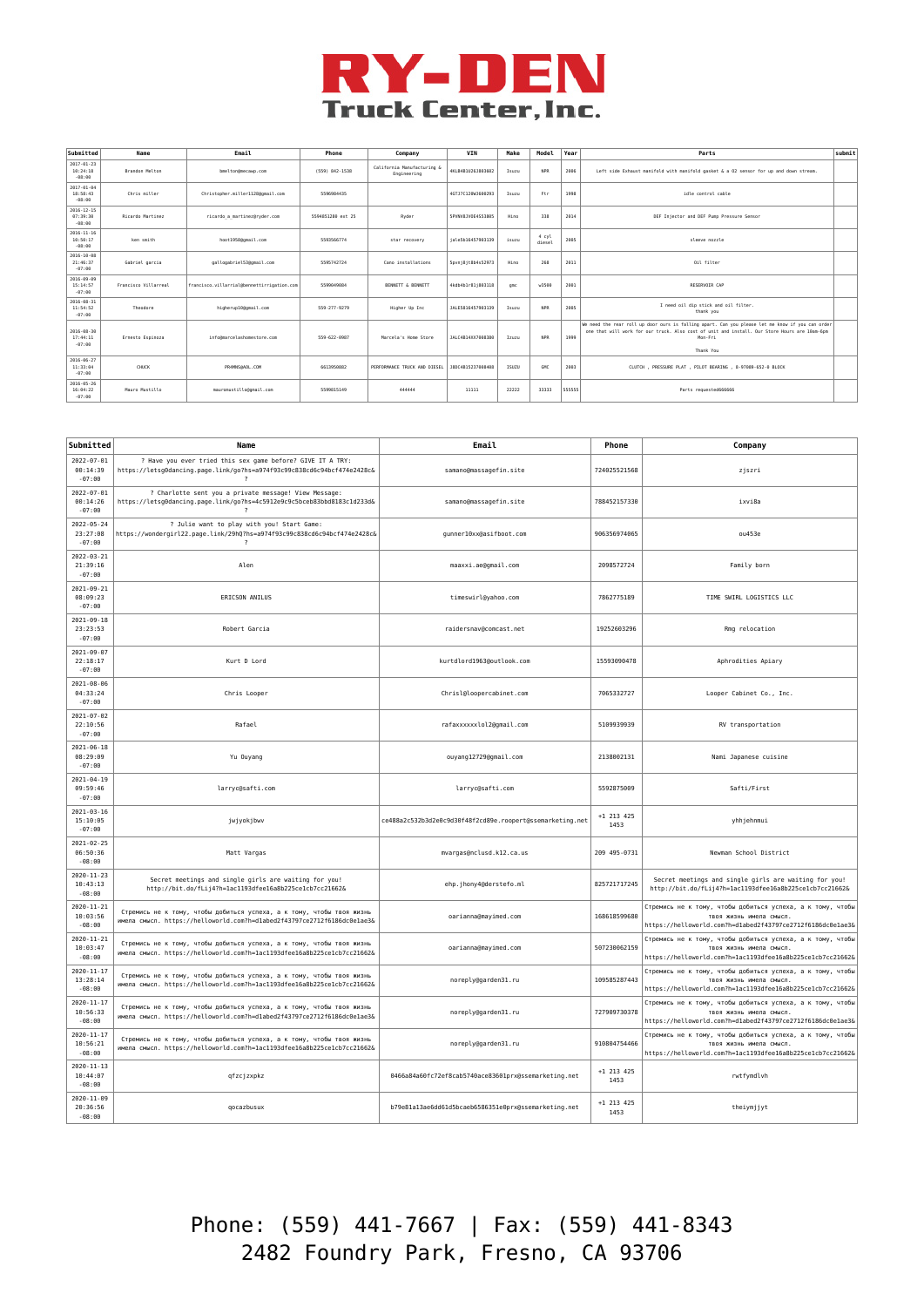

| Submitted                                | Name                      | Email                                                |                              | Company                                   |
|------------------------------------------|---------------------------|------------------------------------------------------|------------------------------|-------------------------------------------|
| $2020 - 11 - 06$<br>14:10:07<br>$-08:00$ | ddyzesngnn                | 85ce249b6a41b48ce42b095a57b234b4prx@ssemarketing.net | +1 213 425<br>1453           | ssnkwkihbp                                |
| $2020 - 09 - 24$<br>09:31:12<br>$-07:00$ | Luis                      | nichog24@gmail.com                                   | 2093458875                   | Garcia accesorios                         |
| $2020 - 08 - 13$<br>07:36:52<br>$-07:00$ | Frank Rodriguez           | FrankR@vpoa.net                                      | 559-361-0073                 | Villa Park Orchards Association - Sunkist |
| $2020 - 07 - 23$<br>15:43:58<br>$-07:00$ | hkkwcspwxp                | 2eb24cbced2019cae62e62b18c353d11prx@ssemarketing.net | +1 213 425<br>1453           | xdgppxovwx                                |
| $2020 - 07 - 13$<br>12:21:21<br>$-07:00$ | Avelio Andres             | avelio.andres10@gmail.com                            | 559 4805900                  | ALMA PRODUCE                              |
| $2020 - 07 - 13$<br>12:20:20<br>$-07:00$ | AvelioAndres              | avelio.andres10@gmail.com                            | 559 4805900                  |                                           |
| 2020-05-21<br>09:28:37<br>$-07:00$       | jeremyfaith@ry-den.com    | jeremyfaith@ry-den.com                               | 5594417667                   | Ry-Den Truck Center-Used                  |
| 2020-05-21<br>09:19:41<br>$-07:00$       | jeremyfaith@ry-den.com    | jeremyfaith@ry-den.com                               | 5594417667                   | Ry-Den Truck Center                       |
| $2020 - 02 - 18$<br>07:15:22<br>$-08:00$ | RKH315Z68AK www.yandex.ru | yermakov-1976@list.ru                                | RKH315Z68AK<br>www.yandex.ru | RKH315Z68AK www.yandex.ru                 |
| $2020 - 02 - 12$<br>15:07:36<br>$-08:00$ | Jeremy Faith              | jeremyfaith@ry-den.com                               | 5592894763                   | Ry-Den Truck Center                       |
| $2020 - 01 - 29$<br>23:04:41<br>$-08:00$ | mauromustillo@gmail.com   | mauromustillo@gmail.com                              | 55944444                     | nettra mEDIA                              |
| $2020 - 01 - 29$<br>22:48:48<br>$-08:00$ | mauromustillo@gmail.com   | mauromustillo@gmail.com                              | 55944444                     | nettra mEDIA                              |
| $2020 - 01 - 24$<br>13:07:47<br>$-08:00$ | Test                      | faith.jeremy@gmail.com                               | Subject                      | DP360CRM                                  |
| 2019-10-03<br>17:18:01<br>$-07:00$       | John                      | millerjo1@comcast.net                                | 4153020226                   | Large Fleet                               |
| $2019 - 09 - 07$<br>23:28:06<br>$-07:00$ | XkQadpszLyKb              | fredericamccarthy8196@gmail.com                      | TPCsaStewVxH                 | BYUqodhceLvt                              |
| $2019 - 09 - 07$<br>23:28:02<br>$-07:00$ | duzeEGTZSmhB              | fredericamccarthy8196@gmail.com                      | SJZvlNVRBqjX                 | SelOUgDbPpzv                              |
| $2019 - 09 - 07$<br>23:27:58<br>$-07:00$ | cOntdKujvNXw              | fredericamccarthy8196@gmail.com                      | ekTxUbpfSyLJ                 | mhzyfFu0BSJn                              |
| $2019 - 09 - 07$<br>23:27:52<br>$-07:00$ | QJiwzHIuOjLy              | fredericamccarthy8196@gmail.com                      | XpVoThuLenrI                 | oAmaYNSfvLCU                              |
| $2019 - 09 - 03$<br>12:57:06<br>$-07:00$ | EuGtVonaQORr              | jackfields8632@gmail.com                             | WpoAFtYjRqOe                 | bqVHXTYnwCIz                              |
| $2019 - 09 - 03$<br>12:57:00<br>$-07:00$ | nmbkgJLyFAtZ              | jackfields8632@gmail.com                             | azhQVproREXw                 | vQOKBxHmYjtU                              |
| $2019 - 09 - 03$<br>12:56:30<br>$-07:00$ | iPCphbJNIHZT              | jackfields8632@gmail.com                             | TLxnZqRkBSme                 | xtvhuUNpOcXr                              |
| 2019-09-03<br>12:56:23<br>$-07:00$       | SblQmuoEYqfJ              | jackfields8632@gmail.com                             | KsapZxNwzoRP                 | dmMBCaLNDwGY                              |
| $2019 - 08 - 20$<br>12:53:28<br>$-07:00$ | fvxbqjuzkq                | fodhjjqgovty@mailsac.com                             | kcqwpojedw                   | scyhhonewm                                |
| $2019 - 05 - 04$<br>07:33:31<br>$-07:00$ | Ron                       | ron@rnmwindows.com                                   | 510-797-0100                 | R&M Quality Windows and Doors             |
| $2019 - 04 - 06$<br>01:01:12<br>$-07:00$ | Gamachu Adam              | gamee.transportation.@gmail.com                      | +16057281778                 |                                           |
| 2019-03-14<br>13:53:53<br>$-07:00$       | Chris Reynolds            | creynolds@valleychildrens.org                        | 559-351-9038                 | Valley Childrens Hospital                 |
| $2019 - 01 - 15$<br>11:38:37<br>$-08:00$ | David Spencer             | arborcaretreesvc@yahoo.com                           | 559-917-8801                 | Arbor Care Tree Service                   |
| $2018 - 12 - 31$<br>17:31:01<br>$-08:00$ | Debbie Franklin           | d.franklin85@gmail.com                               | 5599206634                   |                                           |
| $2018 - 12 - 13$<br>15:10:22<br>$-08:00$ | jeremyfaith@ry-den.com    | jeremyfaith@ry-den.com                               | 5594417667                   | Pre-owned test                            |
| $2018 - 11 - 17$<br>10:46:32<br>$-08:00$ | James                     | pnkcarwaahdistributions@gmail.com                    | 21388022"1                   | PNK                                       |